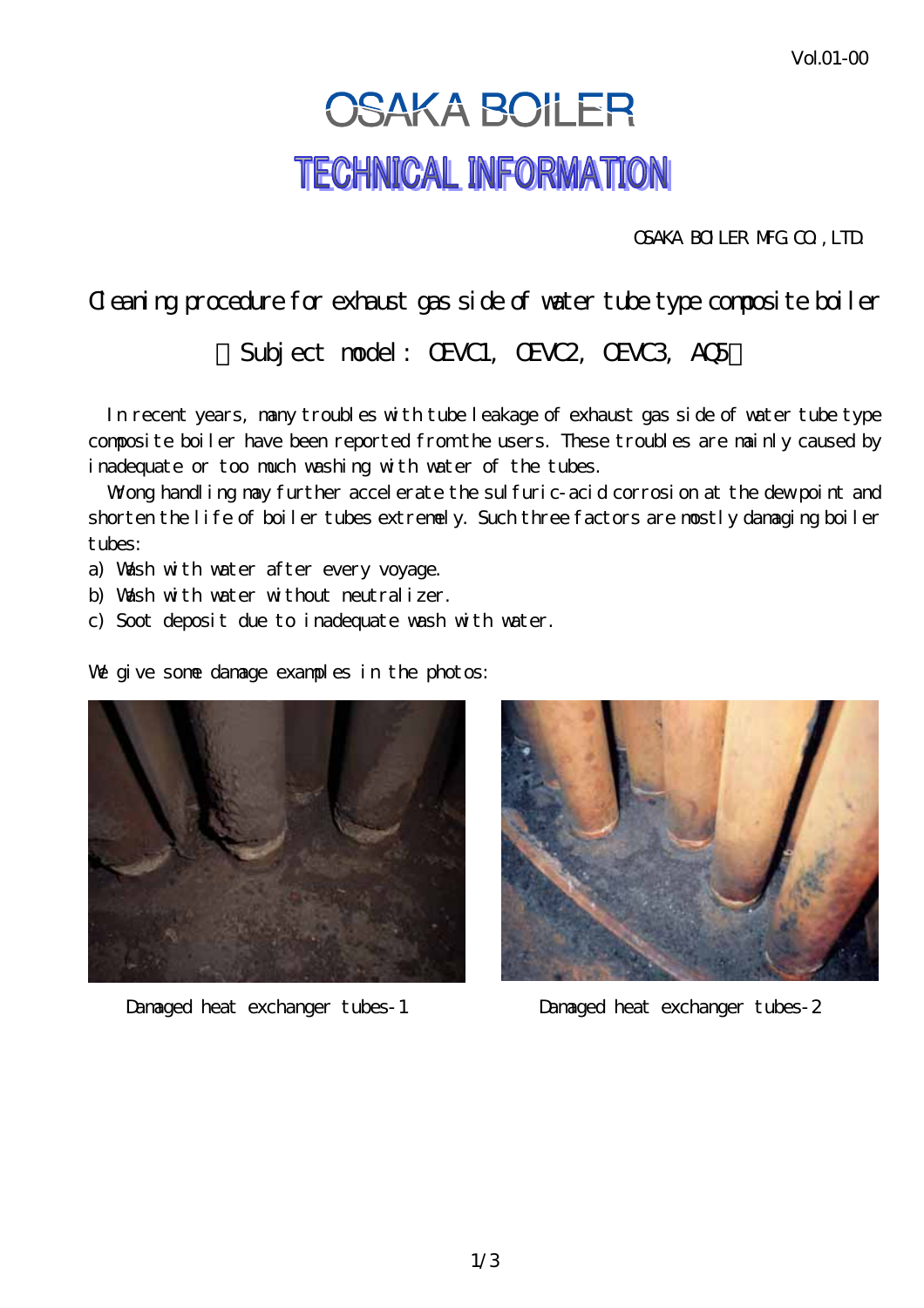



Tube leakage Thinned tube by the corrosion

We recommend the cleaning with using general service air on board, instead of the washing with water. The washing with water causes tube corrosion and leakage, and can be performed only when the ship is docked.

The procedure for cleaning with general service air is described below.

1. Caution at cleaning

100% SAFETY GLASSES, DUST MASK, EARPLUGS AND GLOVES REQUIRED WHILE YOU ARE CLEANING. Avoid burns with cleaning; stop the oil burner, and reduce boiler steam pressure below 0.19MpaG.

Please prepare a fire extinguisher and a fire hose for a fire.

- 2. Tools for cleaning
	- 1) Cleaning tool; the tool in the drawing is available as an all-purpose product, also it can be set up on board:



- 2) Air hose
- 3) 20 liter pail or cloth sack
- 4) Dustpan, etc.
- 5) Fire extinguisher, fire hose